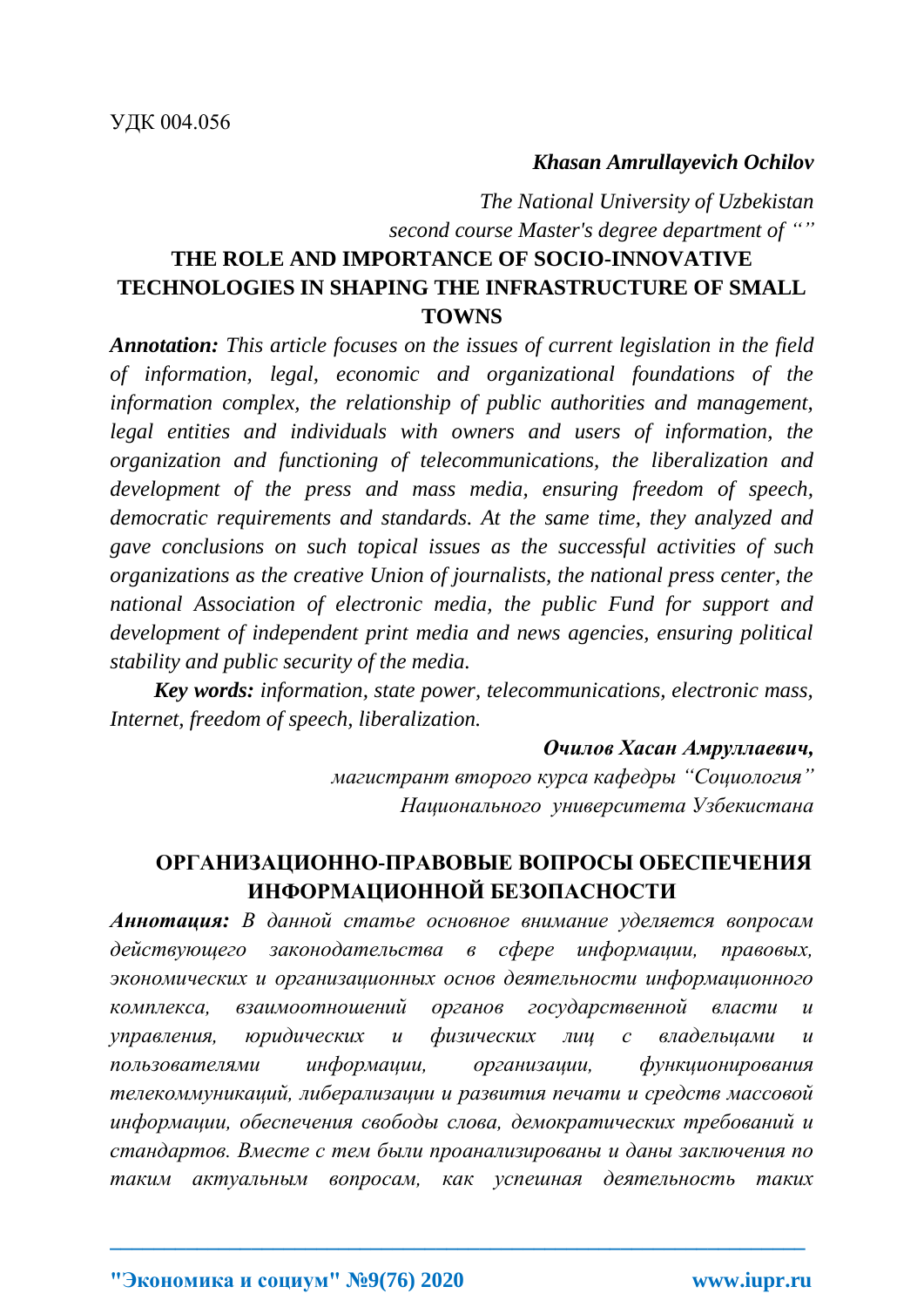*организаций, как творческий союз журналистов, Национальный прессцентр, Национальная ассоциация электронных средств массовой информации, общественный фонд поддержки, развития независимых печатных средств массовой информации и информационных агентств, обеспечение политической стабильности и общественной безопасности средств массовой информации.*

*Ключевые слова: информация, государственная власть, телекоммуникации, электронная масса, интернет, свобода слова, либерализация.*

The existing legislation of the Republic of Uzbekistan in the field of information strictly defines the legal, economic and organizational basis of the information complex, the relationship between public authorities, legal entities and individuals, the owners and users of information and regulates the organization, operation and development of telecommunications, etc. social relations in the the set of the set of the set of the set of the set of the set of the set of the set of the set of the set of the set of the set of the set of the set of the set of the set of the set of the set of the set

field [1].

Approval Decree of The President of the Republic of Uzbekistan on February 7 in 2017, No PF 4947-The strategy of actions on the further development of the Republic of Uzbekistan in 2017 until 2020 according this field "Security, inter-ethnic harmony and religious tolerance and a well-thoughtout, mutual, beneficial and practical foreign policy" in the fifth priority is to improve the system of safety of information and protection of information, appropriate response to threats in the field of information so seminars which is aimed at preventing information attracts on the minds of young people are paid attention to raising political awareness and political culture among them.

From the first years of independence of Uzbekistan began the first stage of information exchange and access to the Internet. This process was gradually, because most people were not sufficiently aware of computer technology, let alone the Internet. For this reason, a two-step task mastered of fully on the Internet information technology had to give the public more understanding of the process of receiving, processing, transmitting information, computer systems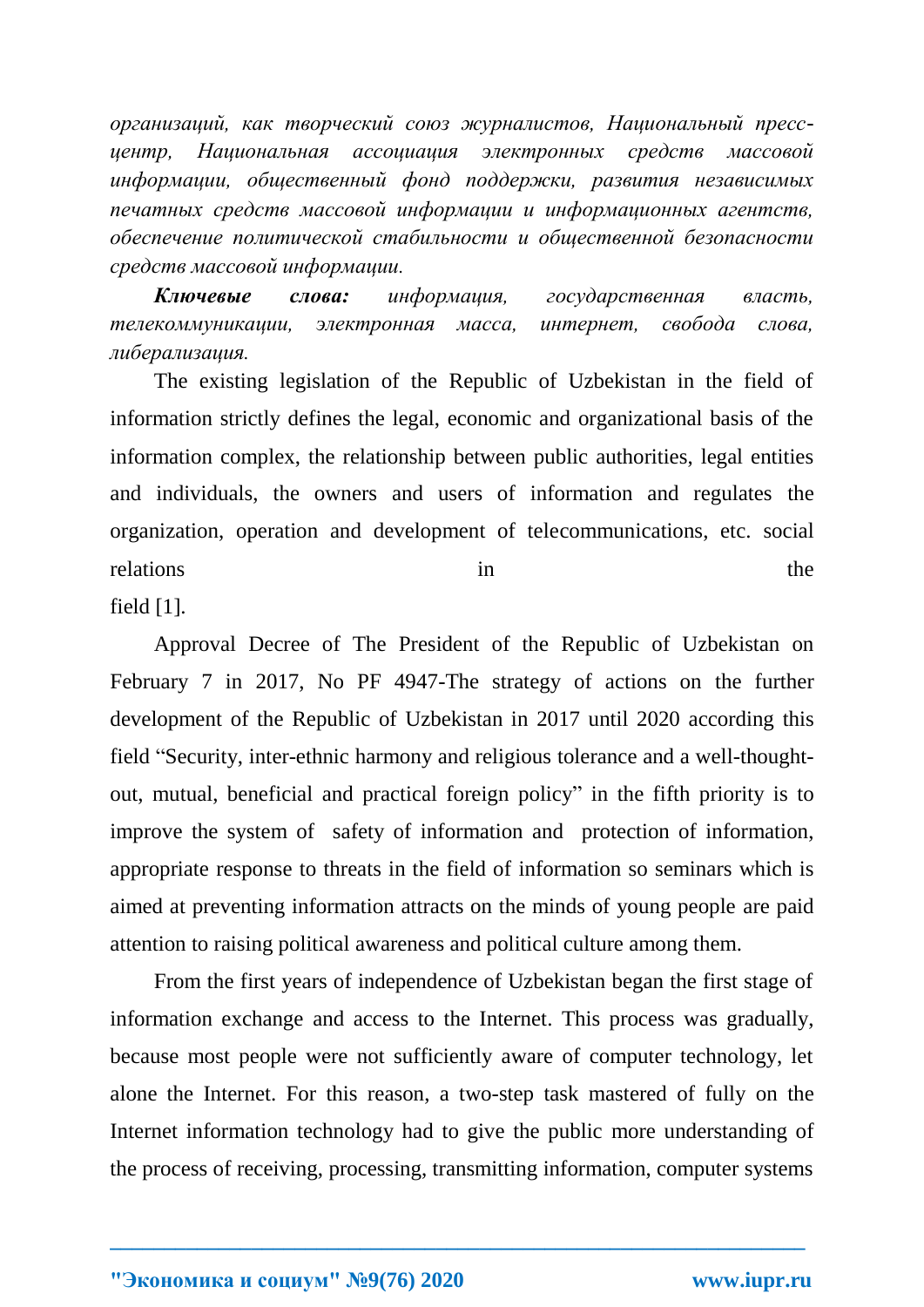and how to use them. Computer systems and their use, the Internet, and a detailed database on had to form. It was impossible to move on to the next without doing the previous stage. To date, the previous stage completed in the country, where Internet training centres, Internet clubs, courses on special computer technologies courses organized. Thus, the Internet is a global information system that allows the rapid transmission, reception, processing of information and data, performing various service functions.

The normative documents of our national legislation aimed at regulating the mass media and journalistic activity include: the Constitution of the Republic of Uzbekistan; (December 8, 1992, last edited August 29, 2017); Law of the Republic of Uzbekistan "On Mass Media" (new edition of April 19, 2018); Law of the Republic of Uzbekistan "On protection of journalistic activity" (April 24, 1997, currently amended); Law of the Republic of Uzbekistan "On Information" (1993, new edition September 4, 2014); Law of the Republic of Uzbekistan "On guarantees and freedom of access to information"; (April 24, 1997); Law of the Republic of Uzbekistan "On Principles and Guarantees of Freedom of Information" (December 12, 2002, new edition April 19, 2018); Law of the Republic of Uzbekistan "On transparency of public authorities" (May 5, 2014), Law of the Republic of Uzbekistan "On Advertising" (December 25, 1998, new edition April 19, 2018); Law of the Republic of Uzbekistan "On Radio Frequency Spectrum" (December 25, 1998); Law of the Republic of Uzbekistan "On Telecommunications" (August 20, 1999); Law of the Republic of Uzbekistan "On publishing activities" (August 30, 1996); Law of the Republic of Uzbekistan "On protection of state secrets" (May 7, 1993); Law of the Republic of Uzbekistan "On Copyright and Related Rights" (July 20, 2006, new edition April 19, 2018).

Unfortunately, TV and radio programs, which mainly cover the romantic life of Western artists in parentheses, depict such vices as marital infidelity, infidelity, and extramarital affairs as normal. Despite repeated warnings from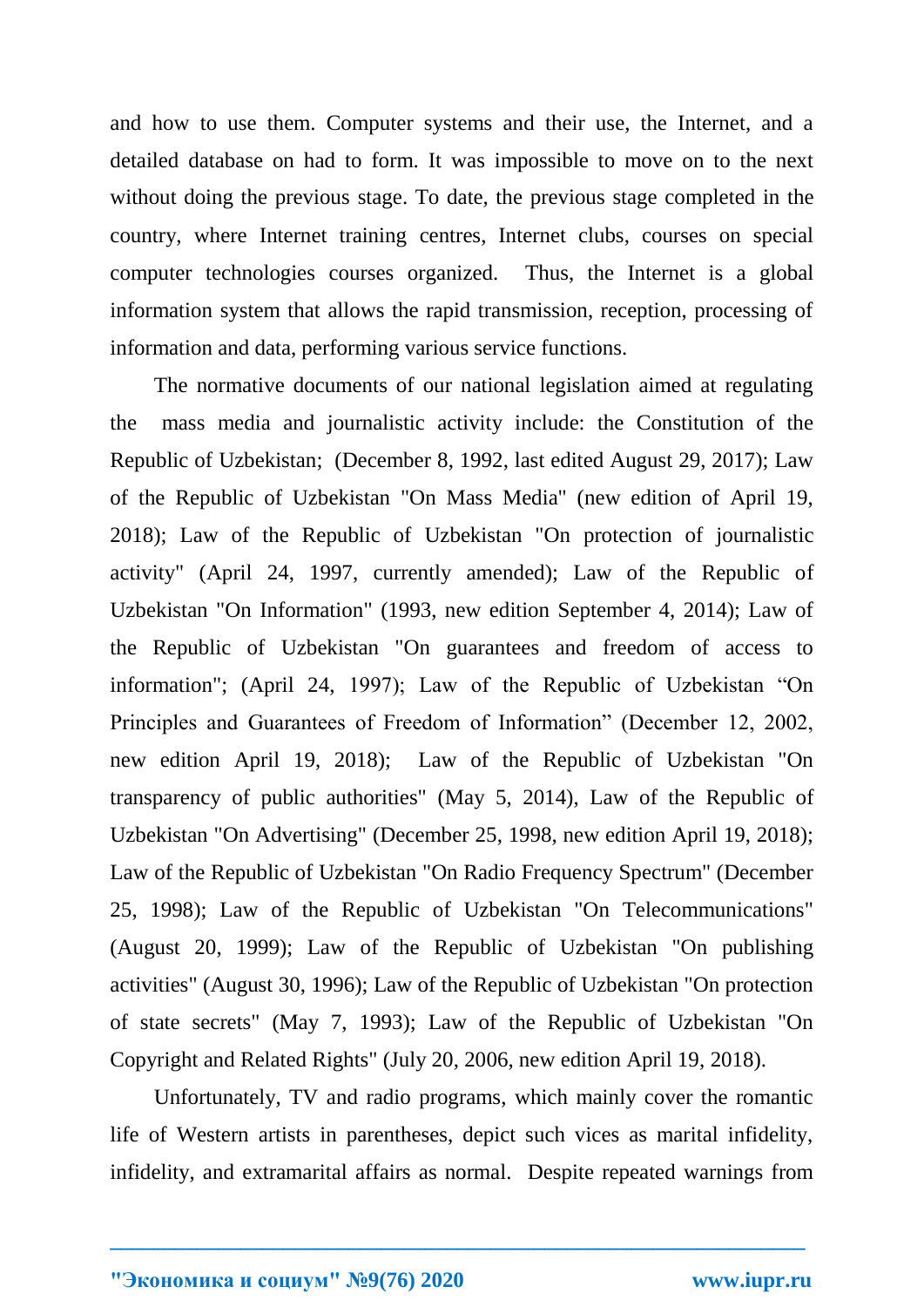the Agency to entrepreneurs who are accustomed to attracting people with such "scenes", they are critical of their work, draw conclusions, and are creative, intelligent, exemplary people in all respects, with life and professional experience. It continues to promote negative situations instead of engaging experts and thereby promoting spirituality [2].

Undoubtedly, They are used as one of the means of manipulating the mass consciousness. Today there are different technologies for the management of public consciousness, which we encounter almost every day, and the media is a tool and platform for the implementation of certain ideas in our country. There are two main methods of disseminating information in the media serial and fragmented. The first method used by printing mass media. In the print media, this or that problem solved consistently and comprehensively. Therefore, the manipulation did due to the choice of topics and the tonality of their presentation (sound quality, its range, tonality). The second method is a fragmentary presentation of the data. This is especially common on TVs and has a number of features. Fragmentation, or in other words, the fragmentation of information, gives it a multifaceted and rapid appearance, which prevents the formation of a holistic view of political phenomena or events of the majority of citizens.

Thus, the fragmented flow of information allows manipulators to give the listener additional control, focus on certain events, remain silent about others, or distract others. Consequently, this method misleads the audience and reduces interest in politics, leading to political indifference or forcing them to rely on selected assessments. The results of presenting fragmented information improved by selecting relevant topics. Since three or five topics may actually come to the forefront of public opinion, officials are fighting for the right to choose these topics.

However, a highly educated person makes the use of the technologies listed above much more complicated. Manipulating people with limited thinking ability is a completely different matter. Conscious simplification and objective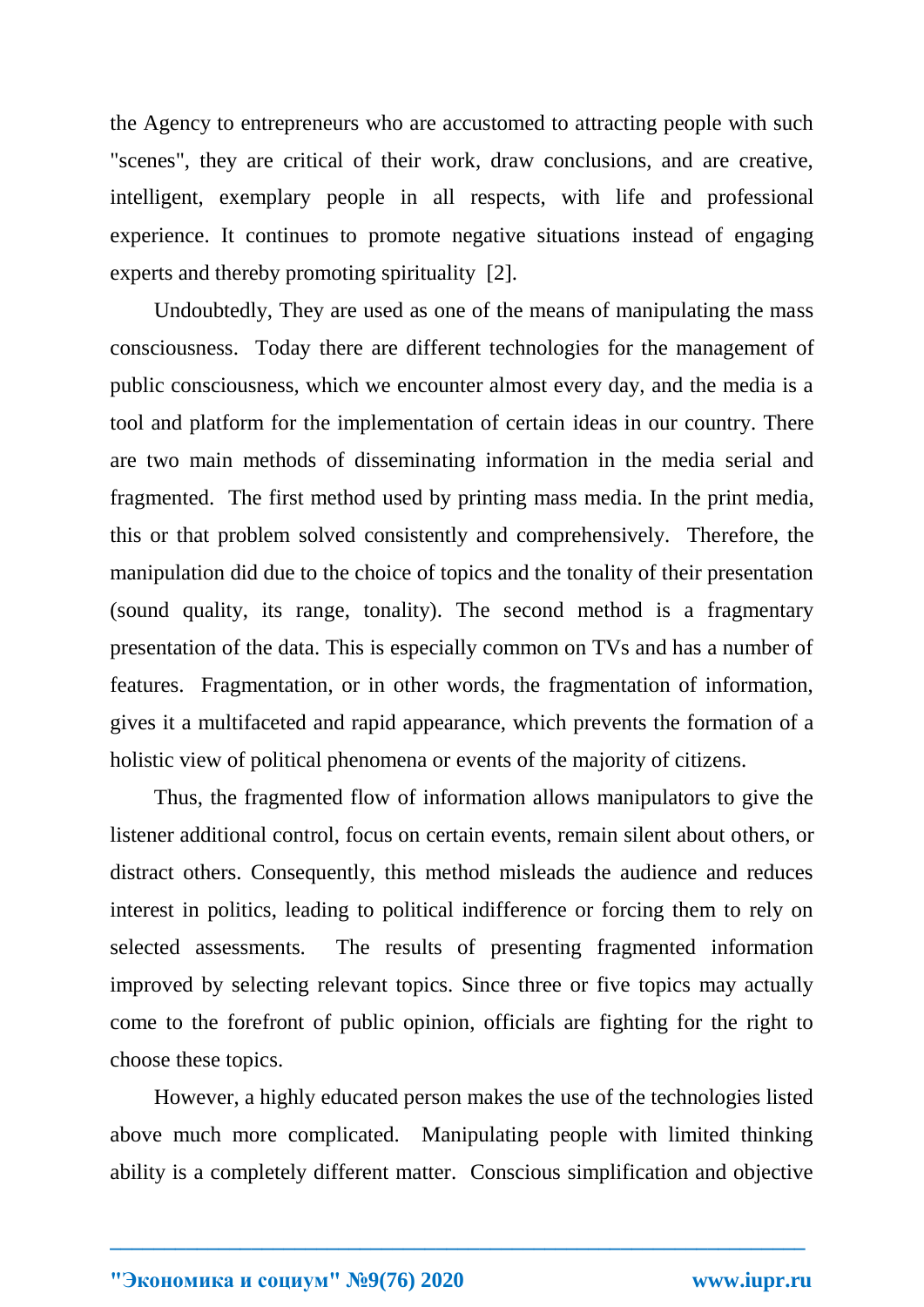selection of facts and topics to inform the public will help the media shape people with limited thinking ability. Russian researcher S. Kara-Murza worked hard on this problem [3]. In his view, unlike high culture, the media is suitable for the masses, and they have played a decisive role in the process of "massaging" in Western society. Thus, as discussed above, the media was created.

"About 10 pieces of legislation aimed at liberalizing and developing the press and mass media, ensuring freedom of speech, fully meeting democratic requirements and standards have been adopted, and a solid legal framework has been created in this regard. Organizations such as the Creative Union of Journalists of Uzbekistan, the National Press Centre, The National Association of Electronic Media, the Public Fund for Support and Development of Independent Print Media and News Agencies are successfully operating. Recently, the International Press Club has joined them"[4]. As a result of the above tasks, the media will also ensure political stability and public safety. Today, a total of 1,766 printing companies operate in Uzbekistan, the total number of media outlets is 1,597, including 668 newspapers, 355 magazines, 4 news agencies, 69 TV channels, 37 radios and 464 websites [5].

In one of his speeches, President Sh. Mirziyoyev said, "We all know that the work of the press and mass media has always been difficult and responsible. At a time when our country is rising to a new stage of development, when openness and transparency, freedom of speech and thought are becoming the criteria of our lives, this responsibility is growing" [6]. Indeed, the media themselves should be independent and no one should doubt that. It is very important to ensure that no one tries to use the media to advance their business interests, other interests that had not related to the interests of the region or region in which this or that media operates.

The mass media makes extensive use of the Internet to improve its operations and position in society. News, news and information in all areas,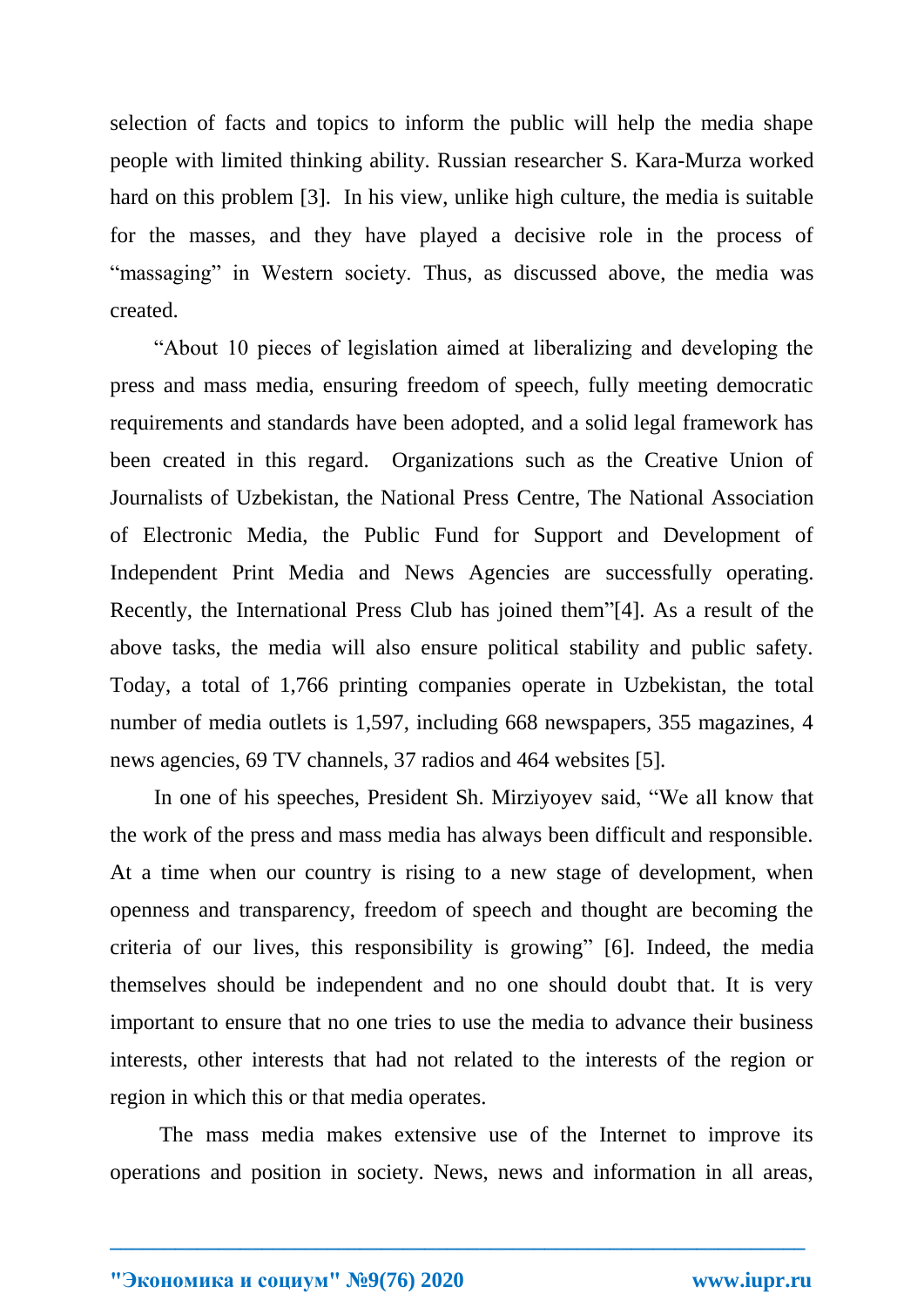bloody conflicts in different parts of the world, various cases of sabotage can transmit directly to the media via the Internet. However, the information on the internet can also be false and fake. For this reason, Internet users need to know the source of the information and data, to be sure of its authenticity and accuracy. One thing to keep in mind is that the Internet is a borderless, uncontrollable system within a region. It should be noted that we could not imagine today's developing and growing republic without electronic media, especially the Internet. No matter what the field, a modern information system is working. Everyone, whether he is a student or an adult, has the opportunity to get something interesting and necessary for himself.

It is possible to get information from the Internet, whether it is in the political-legal sphere or in the socio-economic sphere. It is safe to say that this will open the door to great opportunities for our youth. All this indicates that we have an active media. It is worth noting that in this virtual space, where the possibilities are huge, there are websites designed for different ages. For example, there are special computer programs for younger fans that block out aggressive and obscene words and prevent customers from seeing them. It would be appropriate to introduce similar programs in computer clubs, especially in the capital, where the use of the Internet is becoming more common among students. The Internet system should always serve good purposes, that is, for us it should be only a source of knowledge.

Nowadays, the problem that worries the whole world is the impact of prognostic sites on the Internet on the minds of students and young people. Of course, sites like this can have a very negative impact on the minds of our young people. Therefore, it is advisable to create sites that guide students in the culture of the Internet, how to use this network and what sites can get useful information.

Just as there are many positive aspects to the Internet, there are also many negative aspects. For example, instructions to make explosives, easy ways to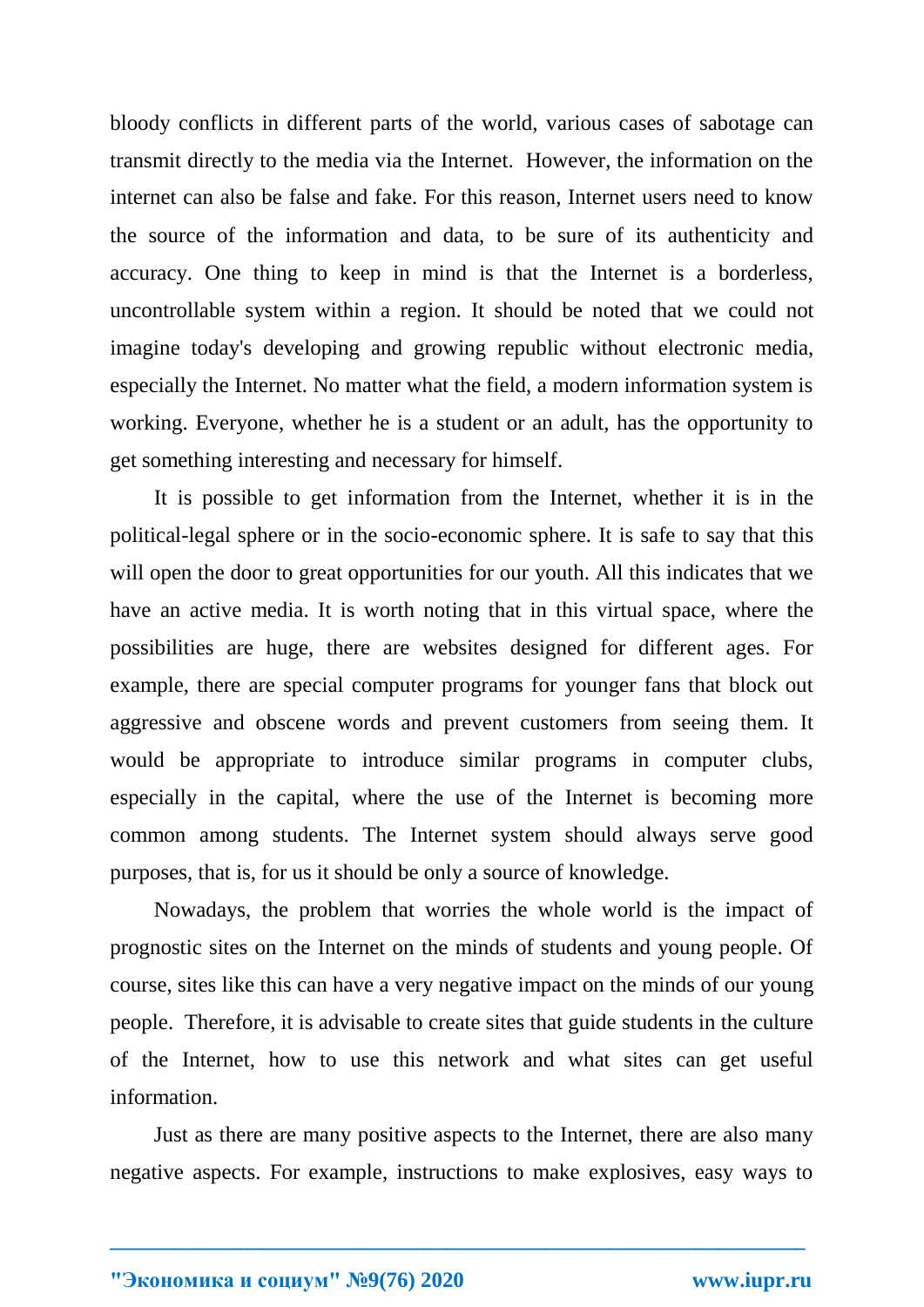commit suicide, such as anti-Semitism. We mean that, it is important to follow always the use of cobwebs, especially in young teenagers. Otherwise, the emotional impact from some of the information in it, that is, can create aspects, processes that can lead to some negative consequences. It would be expedient to open an educational and entertaining site for the youth of Uzbekistan on the Internet, and create more sites for behavioural and educational topics among modern youth, and to update them regularly by professional educators.

Again, talking about the problems that plague students would have a positive effect on the formation of their consciousness. In this regard, it is also useful to acquaint with foreign experience. In the United Kingdom, for example, the Code of Conduct and the Independent Network Safe Network control the flow of harmful, illegal information. In some European countries, the law provides for the closure (blocking) of inappropriate sites. In Germany, in particular, this matter handle by court order. In Russia, a "Safe Internet Centre" has been set up to fight various information attacks. In general, the European Union has adopted 6 pieces of legislation and developed a "Safe Internet" program. Of course, the experience of advanced democracies in the development and adoption of the draft law "On protection of children from information that adversely affects their physical and spiritual development" will be studied and analysed, and their positive aspects will be applied to our national legislation. The main purpose of this bill is to protect the younger generation from the influence of destructive information, to create effective organizational and legal mechanisms to prevent the propagation of cruelty and violence through the media.

Today, the activities of individuals, groups, communities and organizations are increasingly dependent on their level of awareness and ability of effectively use available information. If we look at the data, the growth of information began to pronounce particularly in the middle of the twentieth century. Man has fallen into an unprecedented stream of information, making it even more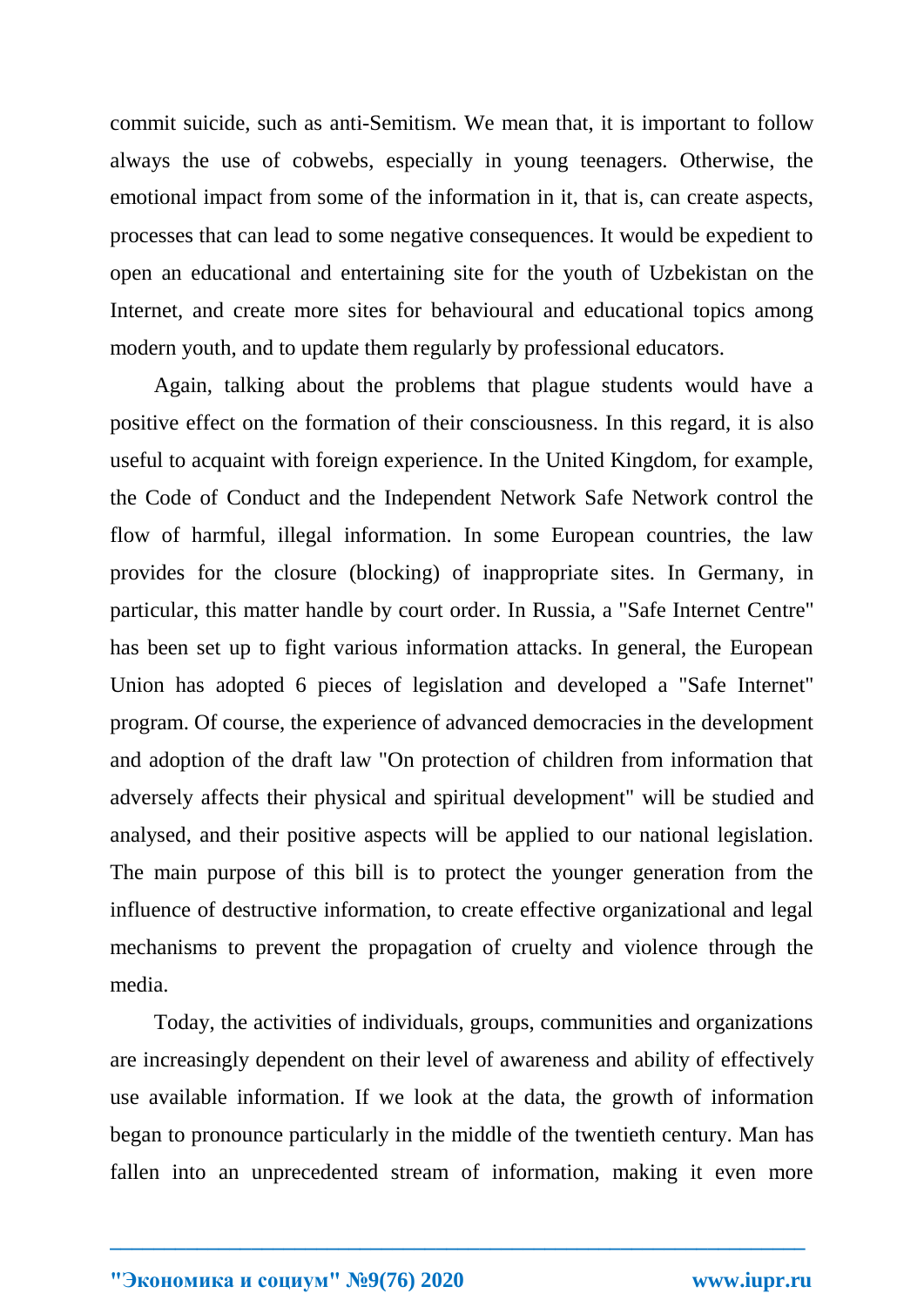difficult to target in this ever-increasing stream. In some cases, creating a new material or intellectual product has become easier and more useful than searching for which was created earlier. At first, the change in the total amount of knowledge was very slow, but from 1900 onwards it doubled every 50 years, by 1950 such an increase began to occur every 10 years, by 1970 - every 5 years, from 1990 - every year; a lot of redundant information began to appear, making it difficult for the consumer to comprehend useful information; there are certain economic, political and other social barriers to the dissemination of information. For example, as a result of confidentiality, employees of various agencies often do not have access to the necessary information [7].

The work on the development of the national Internet segment in the Republic was approved by the Resolution of the Cabinet of Ministers of the Republic of Uzbekistan "On measures for further development of computerization and introduction of information and communication technologies" dated June 6, 2002 No 200, "Program for the Development of Computerization and information and Communication technologies for 2002-  $2010"$ .

As the result of the implementation of projects for the modernization and development of telecommunications systems in the country, the use of Internet services for a wide range of people in our country is becoming increasingly easier. In 2018, the total number of Internet users in the country will reach 20 million. 93 percent of the population is covered by mobile communication, the number of subscribers has exceeded 21 million. The speed of connection to international information networks is 35 gigabits per second. In addition, the main telecommunications network has been expanded 10 times at the international and district levels, and 4 times at the regional level. The length of digital radio relay and fibre-optic communication lines is 23.4 thousand kilometres [8]. On January 9, 2018, the President of Uzbekistan set a task to increase the speed of the Internet by 10 times from December 1, 2018 in order to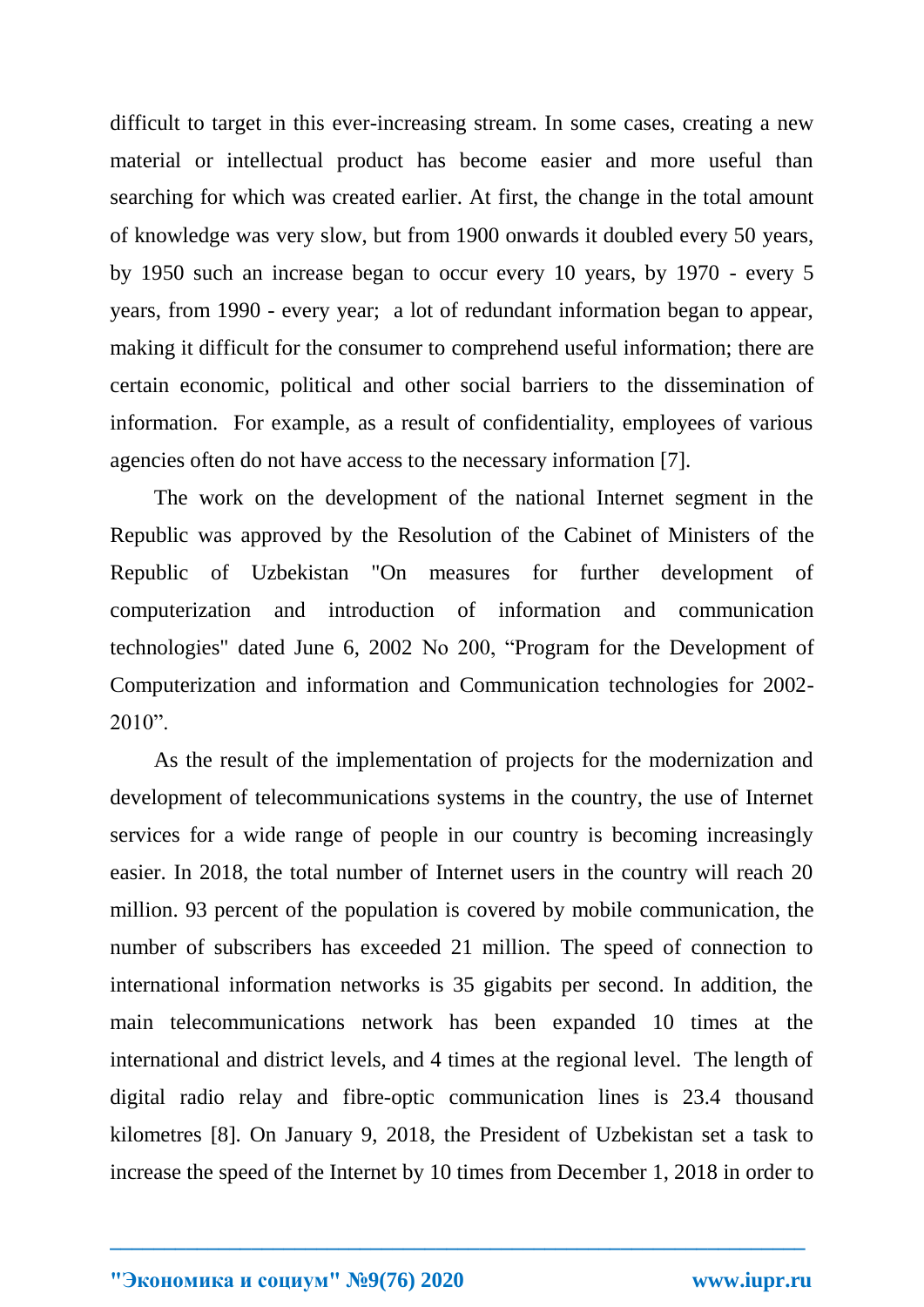accelerate the reforms in this area, the state of development of information and communication systems and technologies in the country. Since the beginning of 2020, Uzbekistan has risen to 104 th place in terms of Internet speed [9].

The pluralism of the Internet, which does not have a single owner and a single centre for disseminating information, plays a very important role in comparing the Internet with media communications. If each means of mass communication consists of some kind of centre for the collection and dissemination of information, characterized by certain views, worldviews and a certain system of coverage of events, the Internet is completely devoid of such unity, in which the views presented may completely contradict. Therefore, it is necessary to speak of the Internet not as a means of mass communication, but as a communicative space in which mass media can be located. The uniqueness of this space is determined by the hyper medical nature of the Internet, which provides feedback through a global network interactive environment. At the same time, both senders and recipients of information take an active position resulting from the control of information retrieval through various mechanisms of the Internet environment to search for and find personalized information due to the interactive nature of communications through communicative interaction. Due to the high speed of data transmission, the Internet is "transparent" for regional and national borders. Because of the ease, convenience, and confidentiality of posting information on the Internet, it "ensures freedom of speech" in the sense that anyone on the Internet can express their views on any issue.

The relationship between the Internet and the media requires special consideration. Because without a means of mass communication, it comes close to mass communication in a number of respects. It is possible to transfer information quickly over the Internet. In some cases, the Internet can redirect an unspecified amount of information to anonymous recipients. This feature of the Internet used by the media in their activities, creating their own Internet views.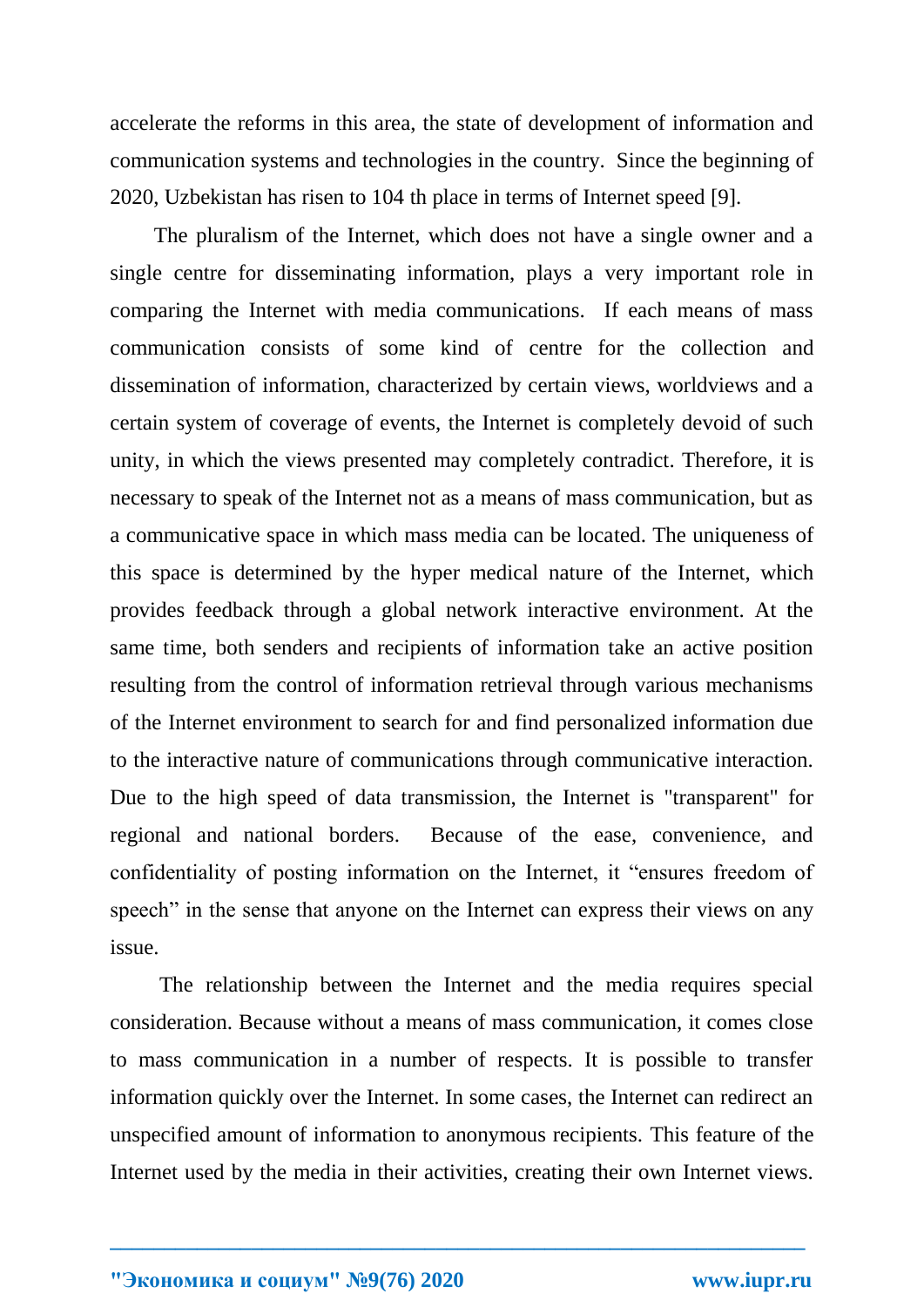At the same time, the goals are to expand the audience, promote the media, create and strengthen its image. Therefore, the Law of the Republic of Uzbekistan "On Mass Media" stipulates that the periodical distribution of mass media has a permanent title and is available in print (newspapers, magazines, newsletters, newsletters, etc.) and electronically (TV, radio, video, newsreel). programs, public telecommunications websites) that are published or broadcast at least once every six months, and other forms of periodic media dissemination". - is marked [10].

In conclusion, it can be said that in the beginning of the years of independence, Uzbekistan has begun the first stage of information exchange and access to the Internet. The reason for the slow pace of this process was that a large part of the population was not sufficiently aware of computer technology, let alone the Internet. In order to address these shortcomings, Internet training centres, Internet clubs, special computer technology training courses have been established. It should be noted that the normative documents aimed at regulating the media, journalism, have found their place in our national legislation. Happily, about 10 pieces of legislation aimed at liberalizing the press and media, ensuring freedom of speech, fully meeting democratic requirements and standards have been adopted and a solid legal framework has been created. Today, many organizations in the field are successfully operating.

Media professionals make extensive use of the Internet to improve their work and position in society. It is possible to get all the messages from the Internet, whether in the political or legal field, but it is also very important to know how to use these opportunities correctly and wisely. Because while the well-known Internet has many advantages, it also has its drawbacks. That is why the society must have the ability to sort out the messages, to put it bluntly.

#### **List of used literature:**

1. Nugmanov N.A. Development of international legal framework in the field of obespecheniya informatsionnoy bezopasnosti gosudarstv // Proceedings